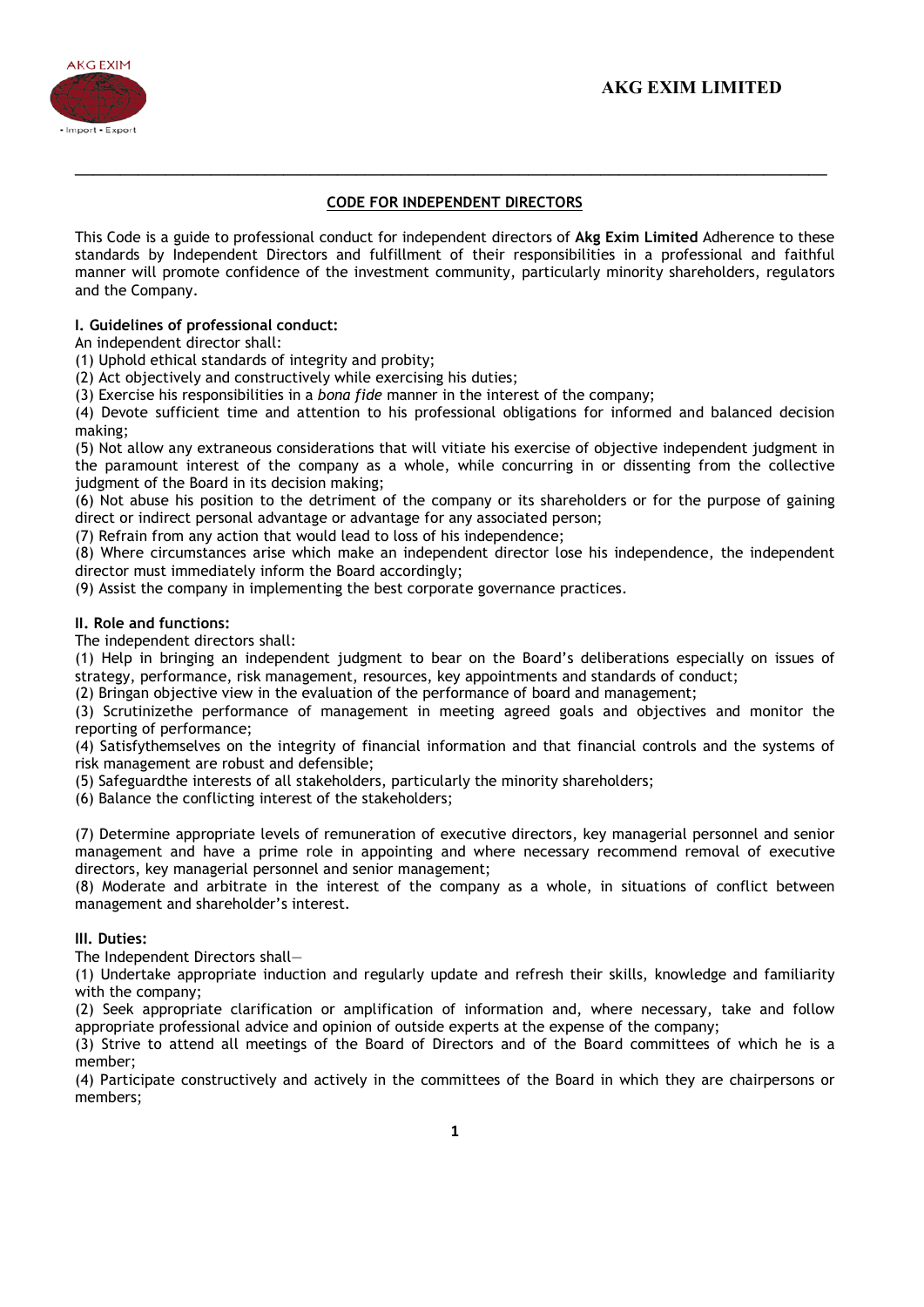

(5) Strive to attend the general meetings of the company;

(6) Where they have concerns about the running of the company or a proposed action, ensure that these are addressed by the Board and, to the extent that they are not resolved, insist that their concerns are recorded in the minutes of the Board meeting;

\_\_\_\_\_\_\_\_\_\_\_\_\_\_\_\_\_\_\_\_\_\_\_\_\_\_\_\_\_\_\_\_\_\_\_\_\_\_\_\_\_\_\_\_\_\_\_\_\_\_\_\_\_\_\_\_\_\_\_\_\_\_\_\_\_\_\_\_\_\_\_\_\_\_\_\_\_\_\_\_\_\_\_

(7) Keepthemselves well informed about the company and the external environment in which it operates;

(8) Not to unfairly obstruct the functioning of an otherwise proper Board or committee of the Board;

(9) Pay sufficient attention and ensure that adequate deliberations are held before approving related party transactions and assure themselves that the same are in the interest of the company;

(10) Ascertain and ensure that the company has an adequate and functional vigil mechanism and to ensure that the interests of a person who uses such mechanism are not prejudicially affected on account of such use;

(11) Report concerns about unethical behavior, actual or suspected fraud or violation of the company's code of conduct or ethics policy;

(12) Acting within his authority, assist in protecting the legitimate interests of the company, shareholders and its employees;

(13) Not disclose confidential information, including commercial secrets, technologies, advertising and sales promotion plans, unpublished price sensitive information, unless such disclosure is expressly approved by the Board or required by law.

#### IV. Manner of appointment:

(1) Appointment process of independent directors shall be independent of the company management; while selecting independent directors the Board shall ensure that there is appropriate balance of skills, experience and knowledge in the Board so as to enable the Board to discharge its functions and duties effectively.

(2) The appointment of independent director(s) of the company shall be approved at the meeting of the shareholders.

(3) The explanatory statement attached to the notice of the meeting for approving the appointment of independent director shall include a statement that in the opinion of the Board, the independent director proposed to be appointed fulfils the conditions specified in the Act and the rules made thereunder and that the proposed director is independent of the management.

 (4) The appointment of independent directors shall be formalized through a letter of appointment, which shall set out :

(a) The term of appointment;

(b) The expectation of the Board from the appointed director; the Board-level committee(s) in which the director is expected to serve and its tasks;

(c) The fiduciary duties that come with such an appointment along with accompanying liabilities;

(d) Provision for Directors and Officers (D and O) insurance, if any;

(e) The Code of Business Ethics that the company expects its directors and employees to follow;

(f) The list of actions that a director should not do while functioning as such in the company; and

(g) The remuneration, mentioning periodic fees, reimbursement of expenses for participation in the Boards and other meetings and profit related commission, if any.

(5) The terms and conditions of appointment of independent directors shall be open for inspection at the registered office of the company by any member during normal business hours.

(6) The terms and conditions of appointment of independent directors shall also be posted on the company's website.

#### V. Re-appointment:

The re-appointment of independent director shall be on the basis of report of performance evaluation.

## VI. Resignation or removal:

(1) The resignation or removal of an independent director shall be in the same manner as is provided in sections 168 and 169 of the Act.